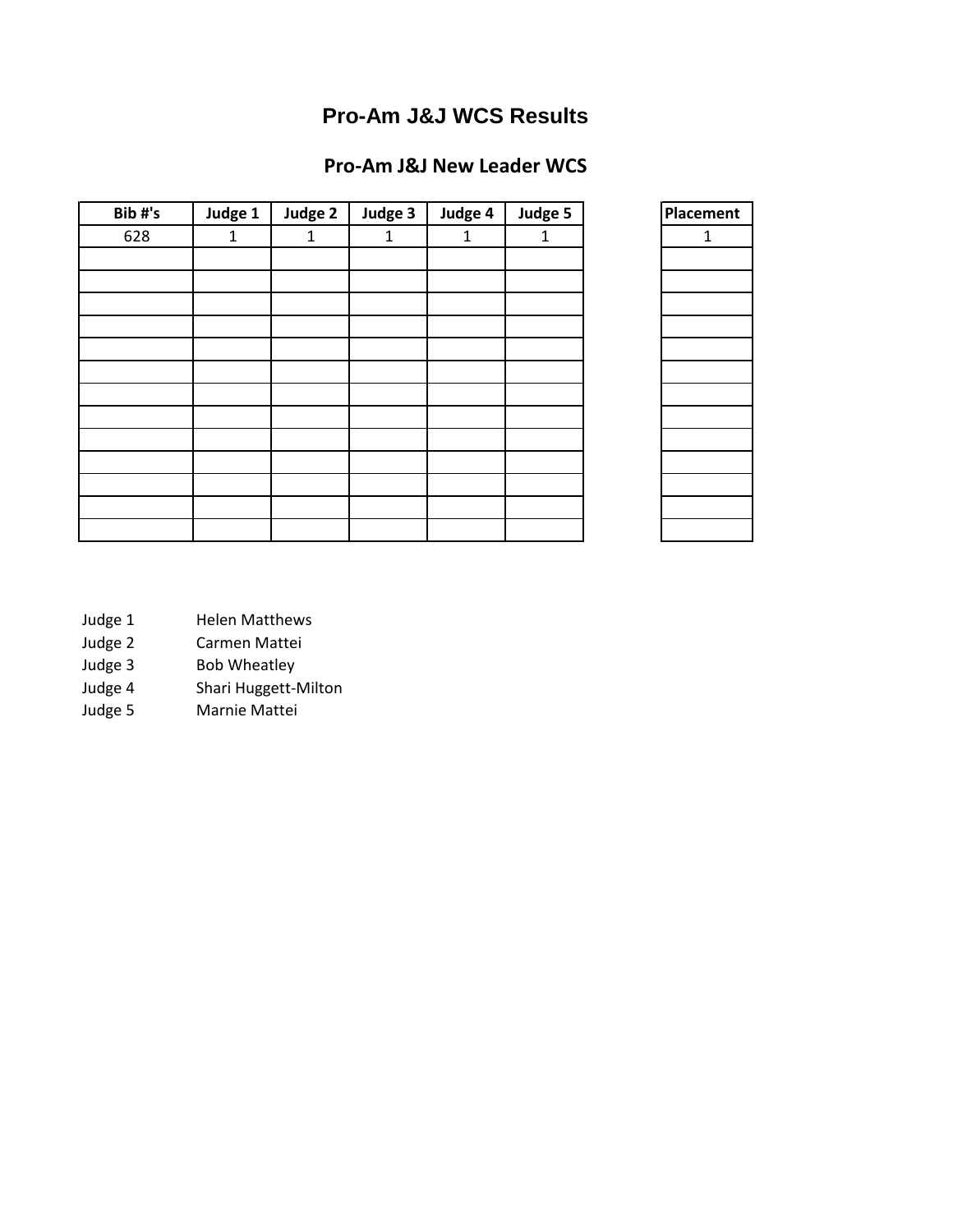| Bib#'s | Judge 1        | Judge 2        | Judge 3        | Judge 4        | Judge 5        |  |
|--------|----------------|----------------|----------------|----------------|----------------|--|
| 506    | 3              | 4              | 3              | 3              | 4              |  |
| 641    | $\mathbf{1}$   | $\overline{2}$ | $\mathbf{1}$   | $\overline{2}$ | $\mathbf{1}$   |  |
| 752    | 4              | 5              | 5              | 4              | 5              |  |
| 778    | $\overline{2}$ | 3              | 4              | 5              | 3              |  |
| 784    | 5              | $\mathbf{1}$   | $\overline{2}$ | $\mathbf{1}$   | $\overline{2}$ |  |
|        |                |                |                |                |                |  |
|        |                |                |                |                |                |  |
|        |                |                |                |                |                |  |
|        |                |                |                |                |                |  |
|        |                |                |                |                |                |  |
|        |                |                |                |                |                |  |
|        |                |                |                |                |                |  |
|        |                |                |                |                |                |  |
|        |                |                |                |                |                |  |

#### **Pro-Am J&J New Follower WCS**

| Placement               |
|-------------------------|
| 4                       |
| 1                       |
| $\overline{5}$          |
| $\overline{\mathbf{3}}$ |
| $\frac{1}{2}$           |
|                         |
|                         |
|                         |
|                         |
|                         |
|                         |
|                         |
|                         |
|                         |
|                         |

- Judge 1 Helen Matthews
- 
- Judge 2 Carmen Mattei<br>Judge 3 Bob Wheatley Bob Wheatley
- Judge 4 Shari Huggett-Milton
- Judge 5 Marnie Mattei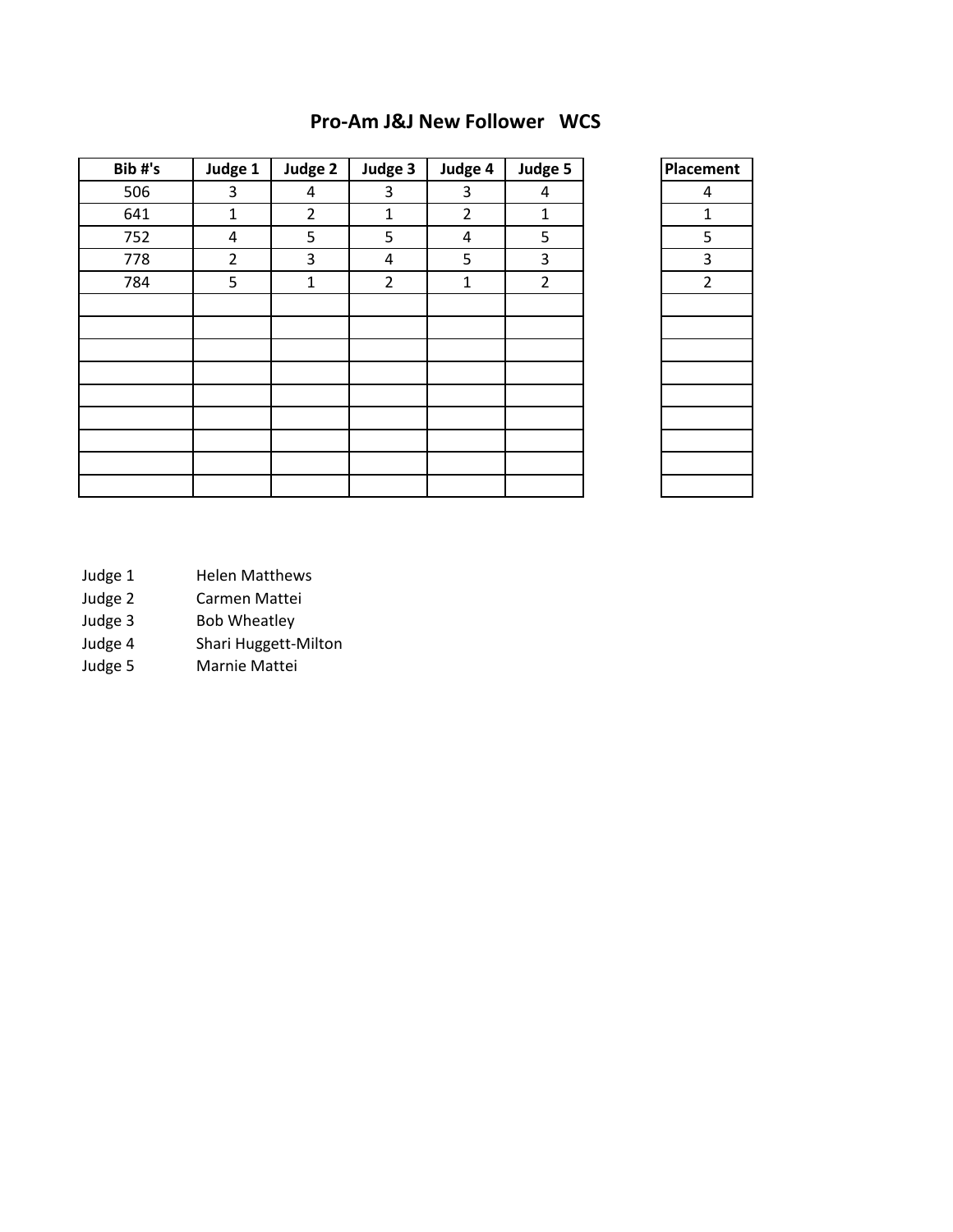## **Pro-Am J&J Novice Leader WCS**

| Bib#'s | Judge 1      | Judge 2 | Judge 3 | Judge 4      | Judge 5      |
|--------|--------------|---------|---------|--------------|--------------|
| 532    | $\mathbf{1}$ | 1       | 1       | $\mathbf{1}$ | $\mathbf{1}$ |
|        |              |         |         |              |              |
|        |              |         |         |              |              |
|        |              |         |         |              |              |
|        |              |         |         |              |              |
|        |              |         |         |              |              |
|        |              |         |         |              |              |
|        |              |         |         |              |              |
|        |              |         |         |              |              |
|        |              |         |         |              |              |
|        |              |         |         |              |              |
|        |              |         |         |              |              |
|        |              |         |         |              |              |
|        |              |         |         |              |              |

| Placement      |
|----------------|
| $\overline{1}$ |
|                |
|                |
|                |
|                |
|                |
|                |
|                |
|                |
|                |
|                |
|                |
|                |
|                |

- Judge 1 Helen Matthews
	-
- Judge 2 Carmen Mattei<br>Judge 3 Bob Wheatley Bob Wheatley
- Judge 4 Shari Huggett-Milton
- Judge 5 Marnie Mattei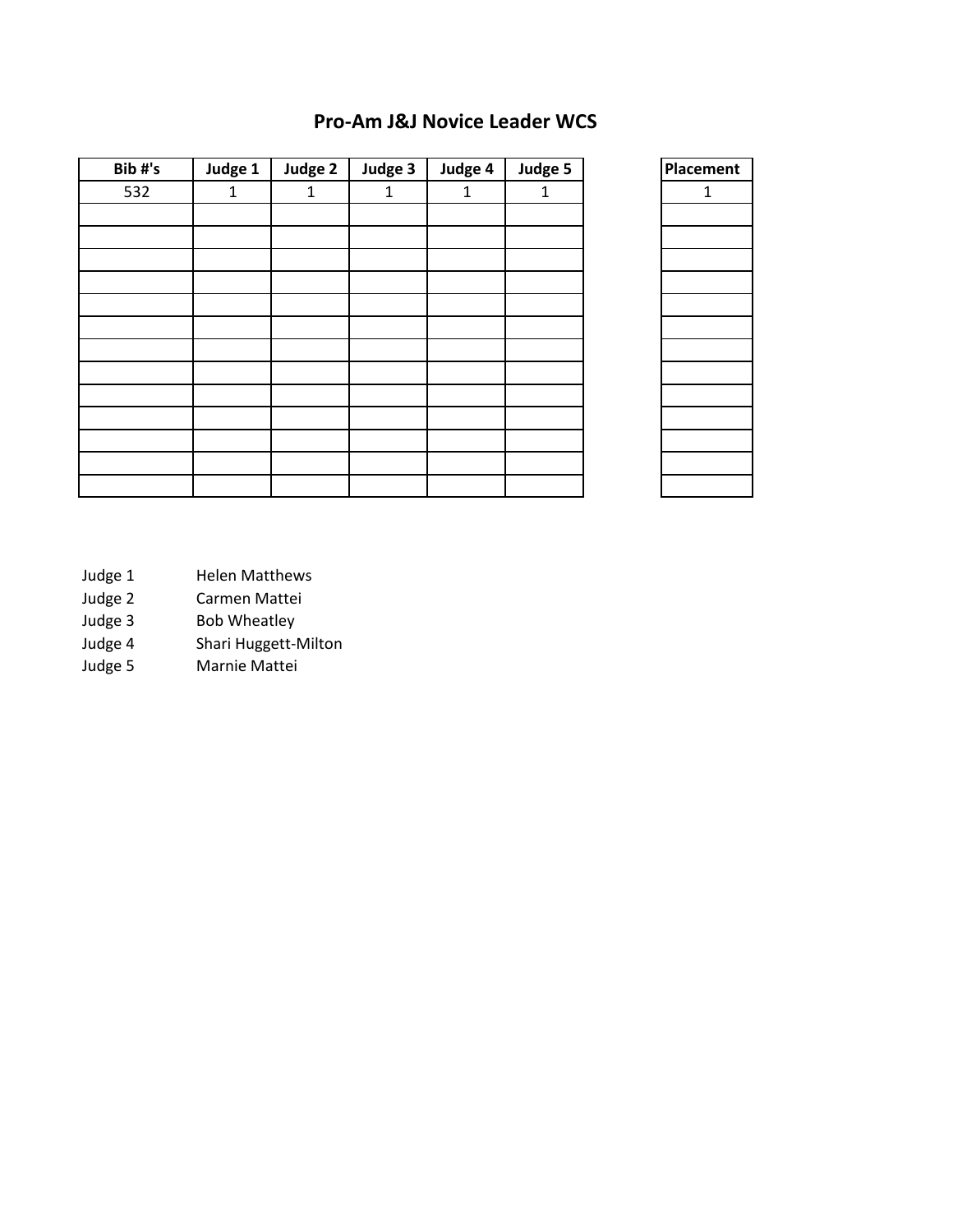| Bib#'s | Judge 1        | Judge 2        | Judge 3        | Judge 4        | Judge 5        | Placement      |
|--------|----------------|----------------|----------------|----------------|----------------|----------------|
| 505    | 3              | 9              | 5              | 4              | $\overline{7}$ | 4              |
| 628    | 7              | $\overline{2}$ | 7              | 9              | $\mathbf{1}$   | 8              |
| 667    | 5              | 6              | 3              | 3              | 3              | $\overline{2}$ |
| 700    | 6              | 4              | 9              | 5              | 8              | $\overline{7}$ |
| 705    | 1              | 8              | 8              | 7              | $\overline{2}$ | 9              |
| 721    | 9              | 5              | 6              | $\overline{2}$ | 6              | 5              |
| 770    | $\overline{2}$ | $\mathbf{1}$   | $\mathbf{1}$   | 1              | 4              | 1              |
| 792    | 4              | 7              | 4              | 6              | 9              | 6              |
| 799    | 8              | 3              | $\overline{2}$ | 8              | 5              | 3              |
|        |                |                |                |                |                |                |
|        |                |                |                |                |                |                |
|        |                |                |                |                |                |                |
|        |                |                |                |                |                |                |
|        |                |                |                |                |                |                |

## **Pro-Am J&J Novice Follower WCS**

| Placement    |
|--------------|
| 4            |
| 8            |
| $rac{2}{7}$  |
|              |
| 9            |
| 5            |
| $\mathbf{1}$ |
| 6            |
| 3            |
|              |
|              |
|              |
|              |
|              |
|              |

- Judge 1 Helen Matthews
- 
- Judge 2 Carmen Mattei<br>Judge 3 Bob Wheatley Bob Wheatley
- Judge 4 Shari Huggett-Milton
- Judge 5 Marnie Mattei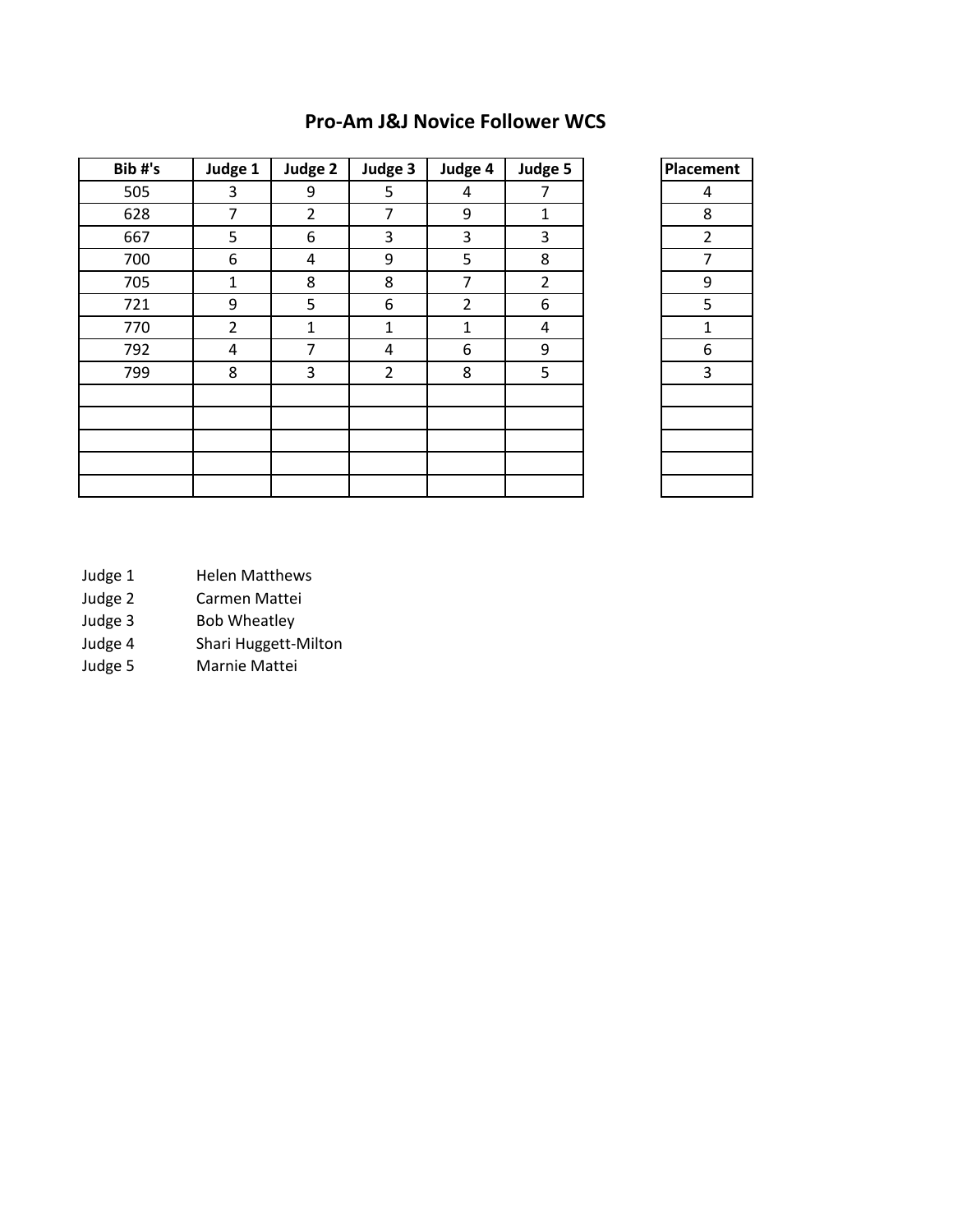| Bib#'s | Judge 1        | Judge 2        | Judge 3        | Judge 4        | Judge 5        |  |
|--------|----------------|----------------|----------------|----------------|----------------|--|
| 525    | $\mathbf{1}$   | $\mathbf{1}$   | 4              | $\overline{2}$ | $\mathbf{1}$   |  |
| 620    | 6              | 6              | 7              | 6              | 5              |  |
| 662    | 7              | 7              | 3              | 7              | 6              |  |
| 697    | 4              | $\overline{2}$ | $\mathbf{1}$   | 1              | 3              |  |
| 732    | 5              | 4              | 6              | 4              | $\overline{2}$ |  |
| 786    | 3              | 5              | 5              | 5              | $\overline{7}$ |  |
| 654    | $\overline{2}$ | 3              | $\overline{2}$ | 3              | 4              |  |
|        |                |                |                |                |                |  |
|        |                |                |                |                |                |  |
|        |                |                |                |                |                |  |
|        |                |                |                |                |                |  |
|        |                |                |                |                |                |  |
|        |                |                |                |                |                |  |
|        |                |                |                |                |                |  |

#### **Pro-Am J&J Int. Leader WCS**

| Placement      |
|----------------|
| 1              |
| 6              |
| 7              |
| $\overline{2}$ |
| $\overline{4}$ |
| $\overline{5}$ |
| .<br>З         |
|                |
|                |
|                |
|                |
|                |
|                |
|                |
|                |

- Judge 1 Helen Matthews
- 
- Judge 2 Carmen Mattei<br>Judge 3 Bob Wheatley Bob Wheatley
- Judge 4 Shari Huggett-Milton
- Judge 5 Marnie Mattei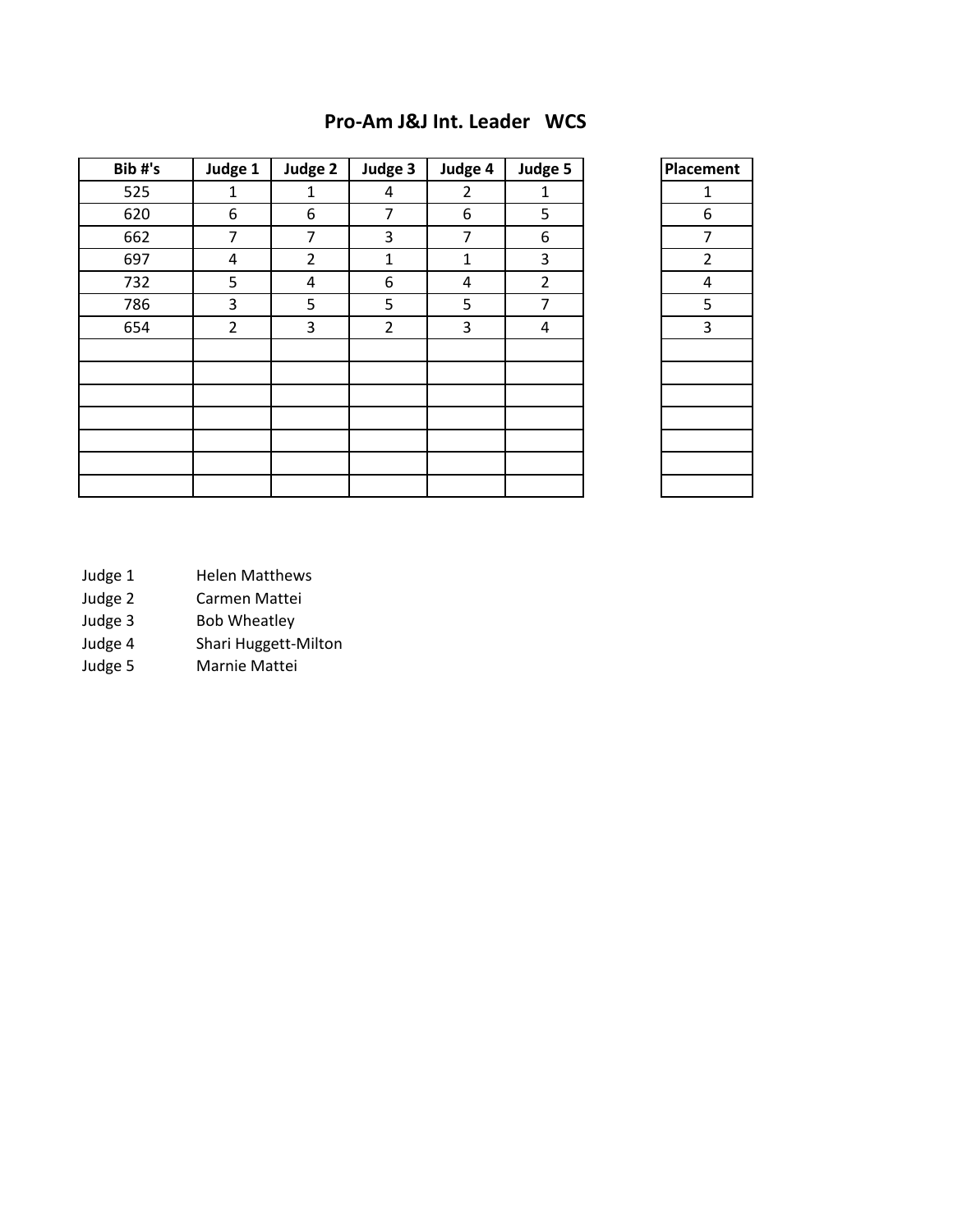| Bib#'s | Judge 1        | Judge 2        | Judge 3        | Judge 4        | Judge 5        | Placement      |
|--------|----------------|----------------|----------------|----------------|----------------|----------------|
| 504    | 5              | $\overline{2}$ | 5              | 5              | 4              | 5              |
| 654    | 4              | 3              | 1              | 3              | 5              | 3              |
| 781    | 6              | 4              | 6              | 6              | 1              | 6              |
| 783    | $\overline{2}$ | 5              | 4              | 4              | $\overline{2}$ | 4              |
| 791    | 1              | $\mathbf{1}$   | $\overline{2}$ | $\mathbf{1}$   | 6              | 1              |
| 797    | 3              | 6              | 3              | $\overline{2}$ | 3              | $\overline{2}$ |
|        |                |                |                |                |                |                |
|        |                |                |                |                |                |                |
|        |                |                |                |                |                |                |
|        |                |                |                |                |                |                |
|        |                |                |                |                |                |                |
|        |                |                |                |                |                |                |
|        |                |                |                |                |                |                |
|        |                |                |                |                |                |                |

## **Pro-Am J&J Int Follower WCS**

| Placement      |
|----------------|
| 5              |
| 3              |
| 6              |
| 4              |
| $\mathbf{1}$   |
| $\overline{2}$ |
|                |
|                |
|                |
|                |
|                |
|                |
|                |
|                |
|                |

- Judge 1 Helen Matthews
- 
- Judge 2 Carmen Mattei<br>Judge 3 Bob Wheatley Bob Wheatley
- Judge 4 Shari Huggett-Milton
- Judge 5 Marnie Mattei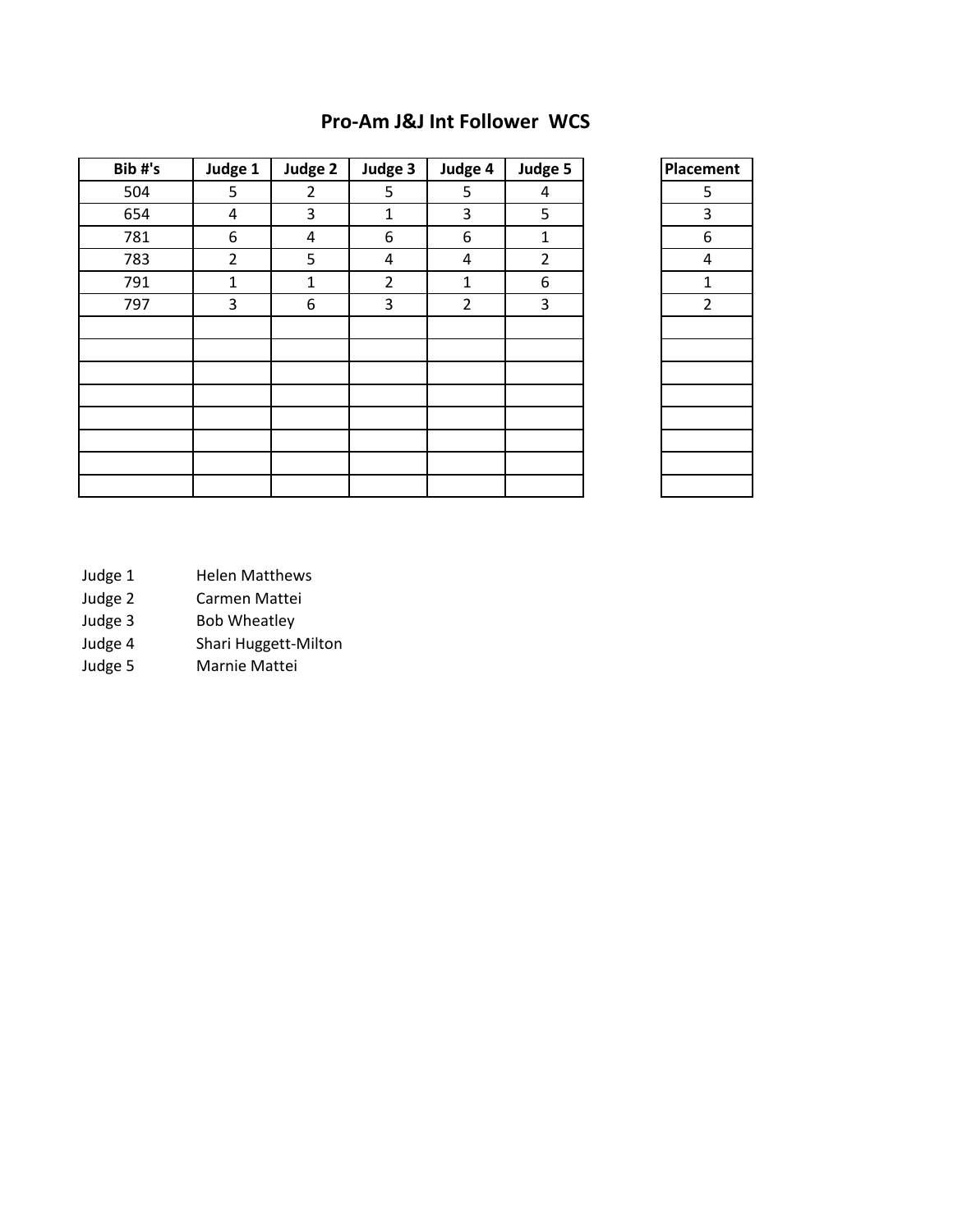## **Pro-Am J&J Master Leader WCS**

| Placement | Judge 5      | Judge 4      | Judge 3 | Judge 2      | Judge 1      | Bib#'s |
|-----------|--------------|--------------|---------|--------------|--------------|--------|
| 1         | $\mathbf{1}$ | $\mathbf{1}$ | 1       | $\mathbf{1}$ | $\mathbf{1}$ | 661    |
|           |              |              |         |              |              |        |
|           |              |              |         |              |              |        |
|           |              |              |         |              |              |        |
|           |              |              |         |              |              |        |
|           |              |              |         |              |              |        |
|           |              |              |         |              |              |        |
|           |              |              |         |              |              |        |
|           |              |              |         |              |              |        |
|           |              |              |         |              |              |        |
|           |              |              |         |              |              |        |
|           |              |              |         |              |              |        |
|           |              |              |         |              |              |        |
|           |              |              |         |              |              |        |

| Placement |
|-----------|
| 1         |
|           |
|           |
|           |
|           |
|           |
|           |
|           |
|           |
|           |
|           |
|           |
|           |
|           |

- Judge 1 Helen Matthews
	-
- Judge 2 Carmen Mattei<br>Judge 3 Bob Wheatley Bob Wheatley
- Judge 4 Shari Huggett-Milton
- Judge 5 Marnie Mattei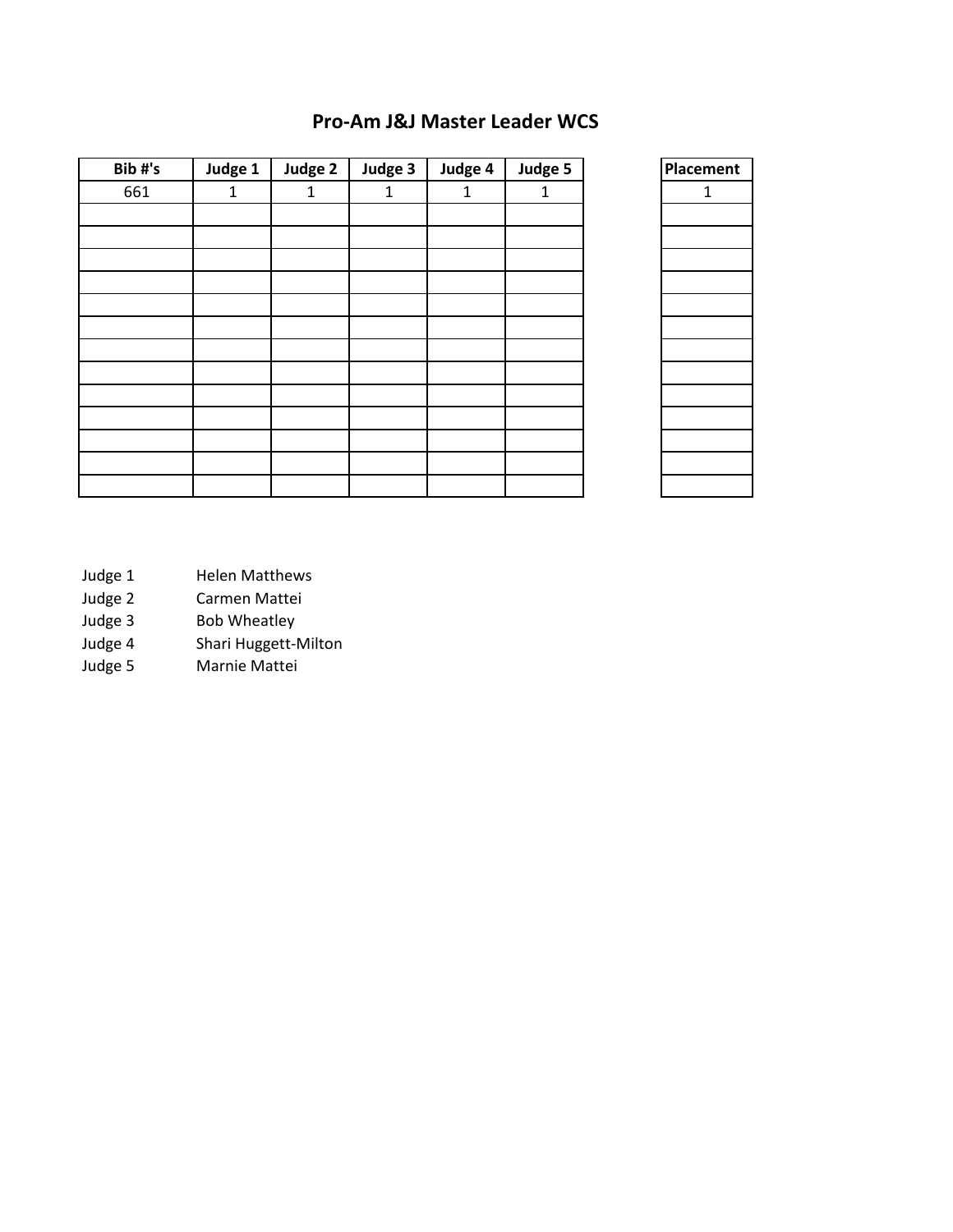| <b>Pro-Am J&amp;J Master Follower WCS</b> |  |  |  |
|-------------------------------------------|--|--|--|
|-------------------------------------------|--|--|--|

| Bib#'s | Judge 1        | Judge 2        | Judge 3 | Judge 4        | Judge 5        | Placement |
|--------|----------------|----------------|---------|----------------|----------------|-----------|
| 504    | 3              | $\mathbf{1}$   | 8       | 7              | 5              | 4         |
| 614    | 10             | 10             | 10      | 9              | 10             | 10        |
| 641    | 8              | 6              | 5       | 4              | 4              | 6         |
| 667    | 6              | 9              | 2       | $\overline{2}$ | 8              | 8         |
| 700    | $\overline{7}$ | 5              | 9       | 6              | 9              | 9         |
| 703    | 4              | $\overline{2}$ | 1       | 8              | 3              | 2         |
| 705    | $\overline{2}$ | 8              | 7       | 5              | $\overline{2}$ | 5         |
| 727    | 5              | 3              | 4       | $\mathbf{1}$   | 7              | 3         |
| 784    | 9              | 4              | 6       | 3              | 6              | 7         |
| 783    | 1              | $\overline{7}$ | 3       | 10             | $\mathbf{1}$   | 1         |
|        |                |                |         |                |                |           |
|        |                |                |         |                |                |           |
|        |                |                |         |                |                |           |
|        |                |                |         |                |                |           |

| Placement               |
|-------------------------|
| 4                       |
| 10                      |
| 6                       |
| 8                       |
| 9                       |
| $\overline{\mathbf{c}}$ |
| 5                       |
| 3                       |
| 7                       |
| $\overline{1}$          |
|                         |
|                         |
|                         |
|                         |

- Judge 1 Helen Matthews
- Judge 2 Carmen Mattei<br>Judge 3 Bob Wheatley
- 
- Judge 3 Bob Wheatley<br>Judge 4 Shari Huggett-Judge 4 Shari Huggett-Milton<br>Judge 5 Marnie Mattei
- Marnie Mattei